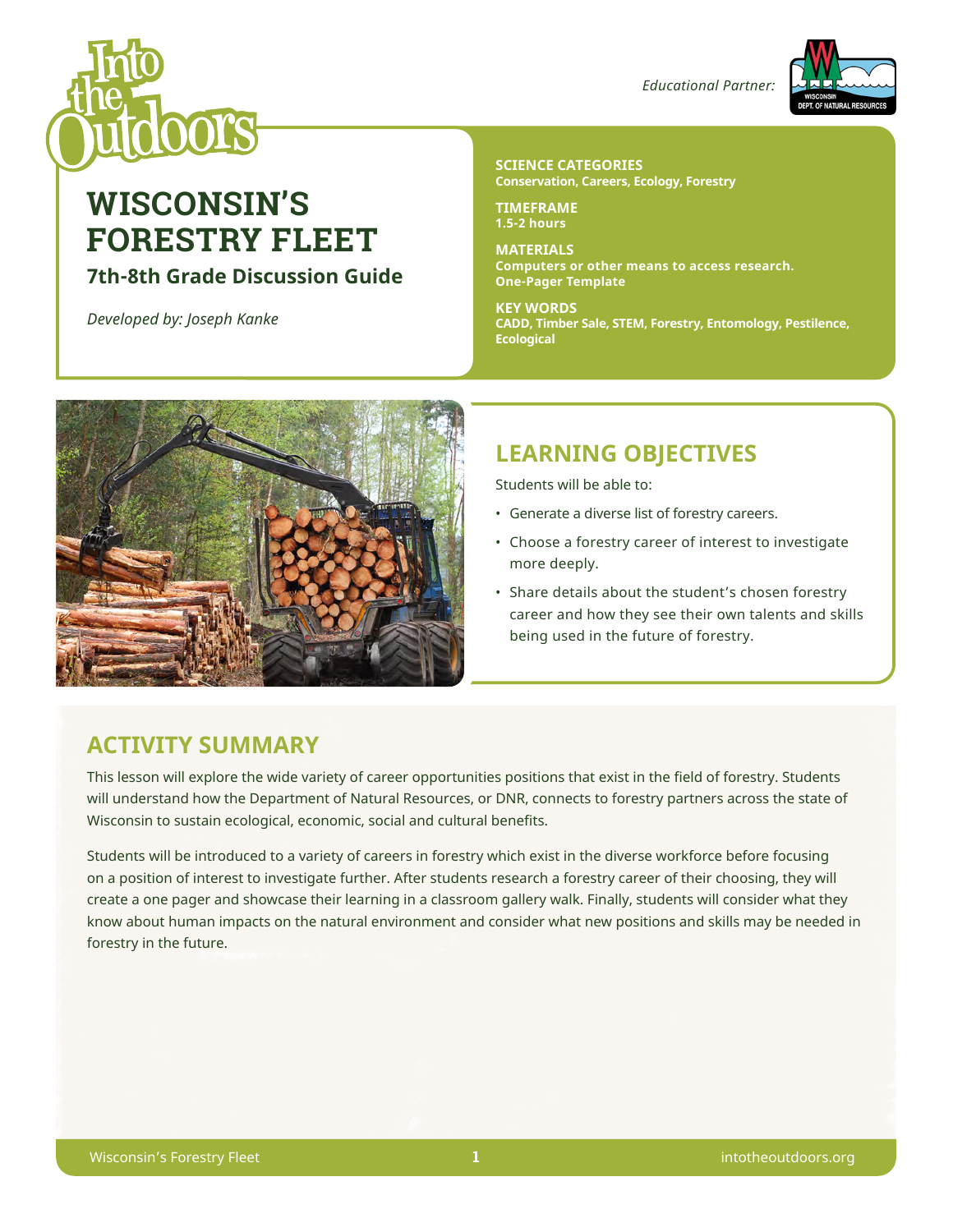*Educational Partner:*





### **VOCABULARY**

**CADD** - Computer Aided Design and Drafting

**TIMBER SALE** - Various tracts of timber planned to be offered for sale

**PESTILENCE** - Disease

**FORESTRY** - The science or practice of planting, managing and caring for forests

**ENTOMOLOGY** - The study of insects

**ECOLOGICAL** - The relation of living organisms to one another and their surroundings

**STEM** - Science, Technology, Engineering, Math

### **BACKGROUND INFORMATION**

Wisconsin's forests provide many things such as wildlife habitat, recreation and clean air and water. To sustain our diverse forests requires a diverse workforce. Some positions include: forest ranger, forester, forestry technician, health specialist and pilot. Together they fight and suppress wildfires, extract timber for sale, collect forest data, conduct research and identify problems related to insects and diseases.

Sometimes overlooked is the importance of forestry in an urban setting. An arborist engages in planting new trees and caring for those that already exist to maintain their health.

Forests are vulnerable to multiple threats; both natural and human. As we look to the future forestry careers will need to take into consideration these threats as well as potential new ones and work together to maintain the careful balance required to maintain the health and resilience of our forests.

## **LEARNING PROCEDURE**

#### **INTRODUCTION:**

Introduce students to a variety of forestry careers. Students will pick from a class-generated list of careers and choose one to investigate further. Following research, students will generate a one pager and share their findings using a gallery walk.

Students will consider what they know about human impacts on the environment and how these impacts may affect the future of forestry.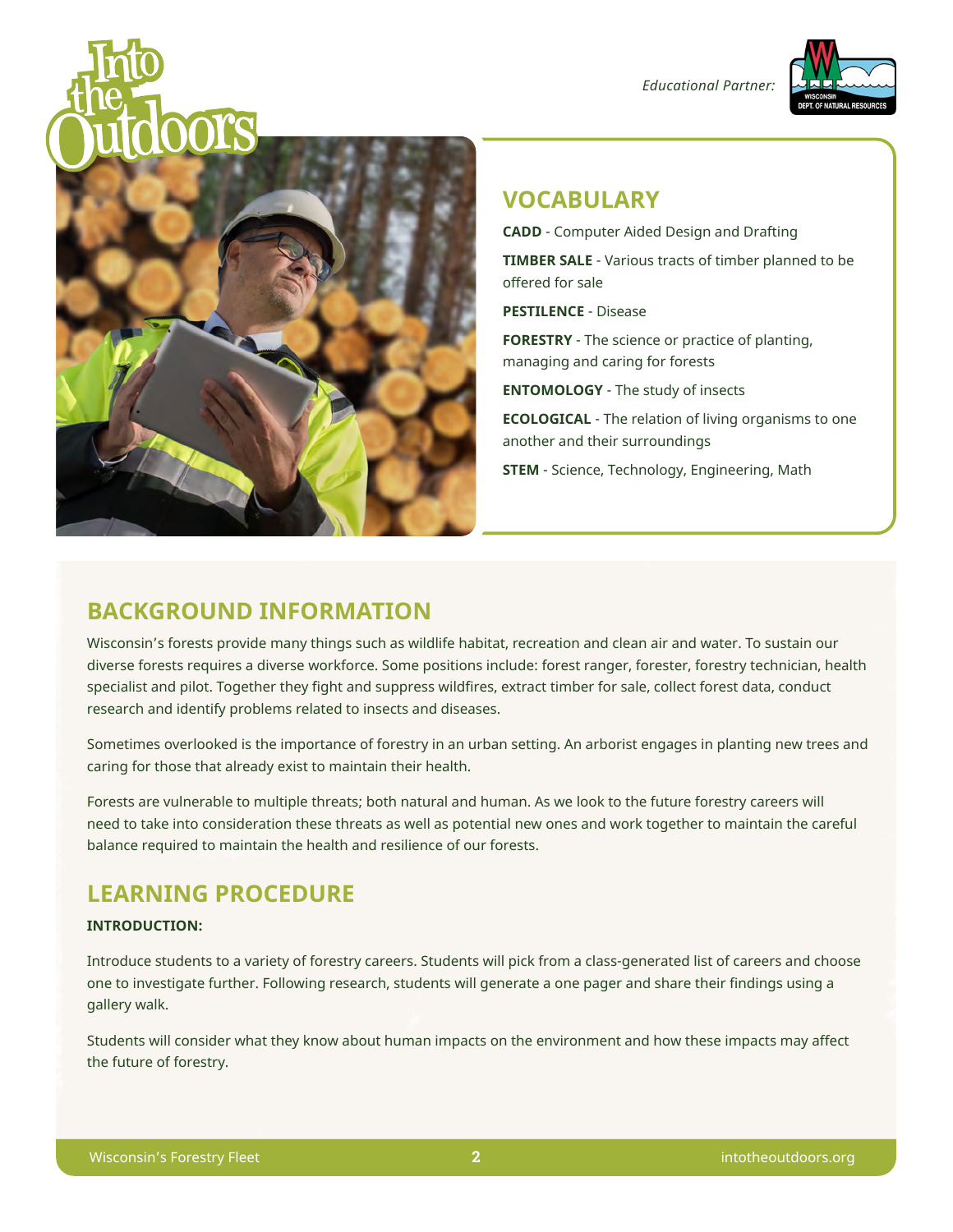



#### **ACTIVITY 1:**

Following the Go Wild forestry segment, generate a list of all the possible forestry careers using the Give One, Get One protocol.

Individually students are given five minutes to write a list with a brief description of every forestry career they are able to recall from the video. If students are aware of other forestry careers that weren't highlighted, they should add them to their list as well.

After students have generated their lists, ask them to stand up and find a partner. Instruct students that they will have five minutes. One partner should begin by sharing one career, the brief description and what they found interesting about it. Then, the second partner will share a different career, description and points of interest. If either partner didn't have the career their partner shared, they should add it to their list.

When the timer sounds instruct students to find a new partner. Repeat step two three or four times with a new partner.

#### **ACTIVITY 2:**

From the generated list of careers, task students with choosing one career that they think sounds the most interesting. Students will be given time to do further research and create a one-pager. Students may either use blank paper and divide it into four quadrants with a central title (forestry career of their choice) or use the one pager template on page 5.

- At the center of the page students should write the forestry career they have chosen.
- Quadrant 1: Include a detailed description of the career. This could come from a combination of what was shared in the video as well as independent research.
- Quadrant 2: Provide a visual that is connected to the career. Examples of the visual could include a drawing, graph or printed image. The visual should include labels and/or a description of its significance.
- Quadrant 3: Share three quotes or chunks of text that students encountered in their independent research along with an explanation of their relevance.
- Quadrant 4: What are three to five lingering questions that remain about the forestry career of your choice following independent research.

Once students have completed their one pagers, post them around the room for a gallery walk. Provide students with sticky notes so they can make comments and ask questions to attach to the one pagers.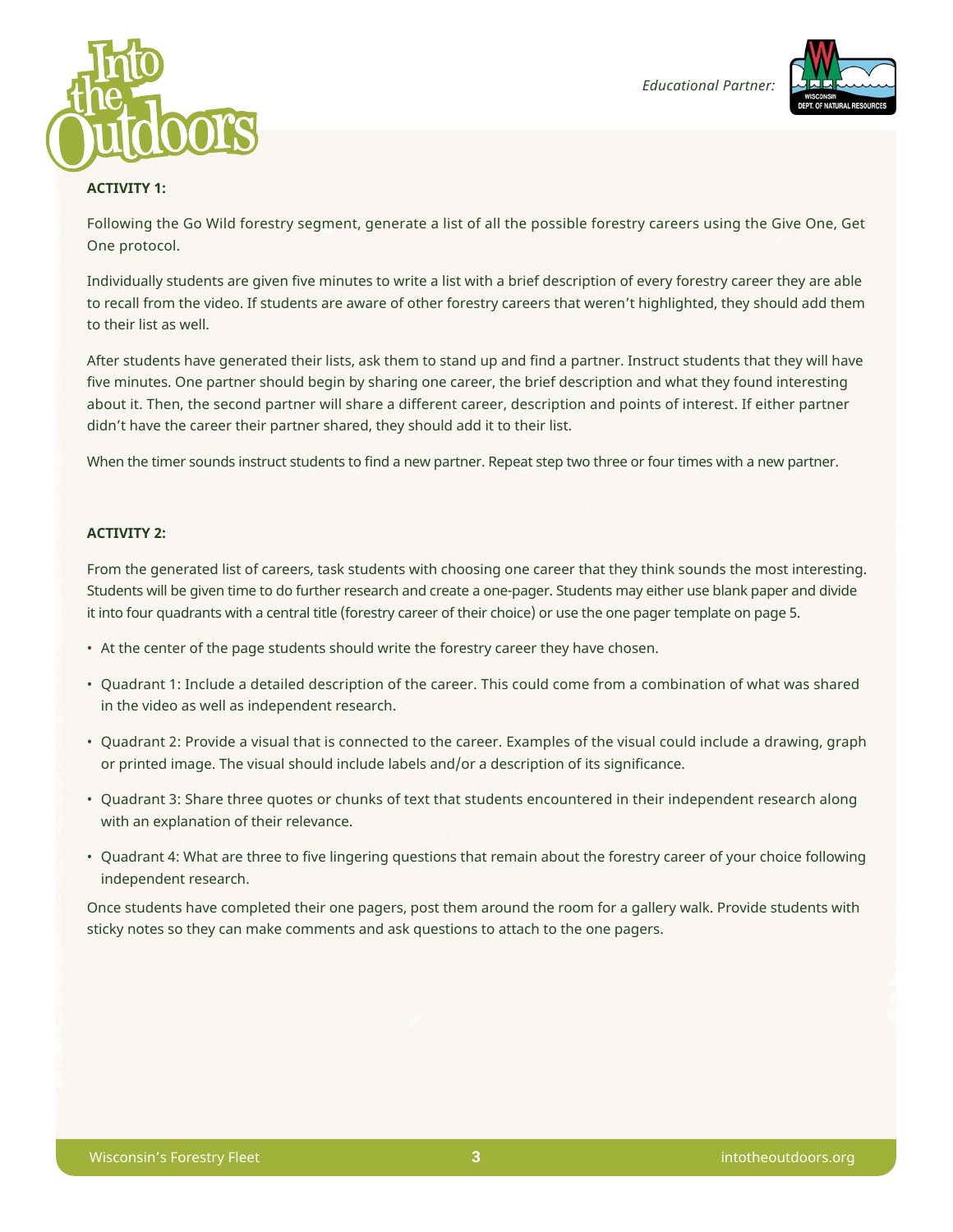





## **CONCLUSION:**

Whole group: Ask students to share some of the activities people in forestry careers perform to promote sustainability.

Think-Ink, Pair Share: Pose the question, "Given what you know about the impact humans have on the natural environment what activities will be important to the future of forest sustainability?"

Provide students with five minutes to journal and two minutes to share their thoughts with a partner.

### **EXTENDING THE LESSON (Options for extended/additional activities and lessons)**

- Write a set of interview questions you would like to ask someone who works in forestry. Email someone in the field and share responses with the whole class.
- Take a survey of forests where you live. What types of tree are most common? Create graphs which represent tree coverage, types of trees and approximate ages of trees.
- Work with you school to diversify and expand the canopy of your schools grounds.
- Take a field trip to a state forest. Research beforehand how the forest is accessed and used and look for evidence of its use.
- Invite speakers (in person or virtually) to talk about their forestry careers.
- Research forest fires. What are some of the causes? When you hear manage forest fires, what does that mean?

## **RELATED LINKS**

- DNR forestry "home page" for an overview of our programs: [dnr.wisconsin.gov/topic/forestry](http://dnr.wisconsin.gov/topic/forestry)
- Wisconsin's Statewide Forest Action Plan: [dnr.wisconsin.gov/topic/forestplanning/actionplan2020](http://dnr.wisconsin.gov/topic/forestplanning/actionplan2020)
- EEK site: Environmental Careers | Job Education for Kids | EEK! Wisconsin: [eekwi.org/engage/careers](http://eekwi.org/engage/careers)
- Occupational Outlook Handbook: [bls.gov/ooh/farming-fishing-and-forestry/home.htm](http://bls.gov/ooh/farming-fishing-and-forestry/home.htm)

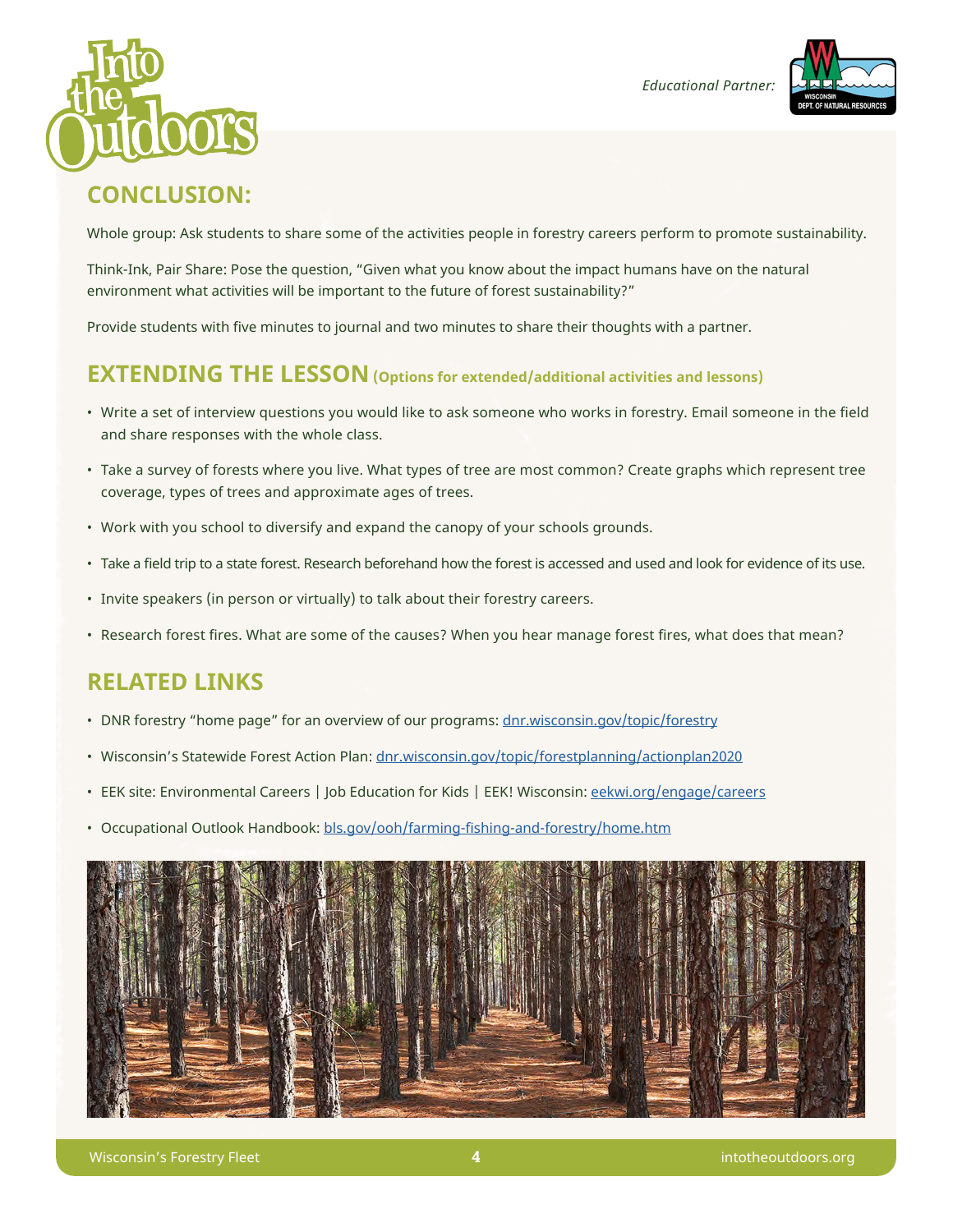

*Educational Partner:*



# **FORESTRY CAREER QUADRANT WORKSHEET**



*Developed by: Joseph Kanke*

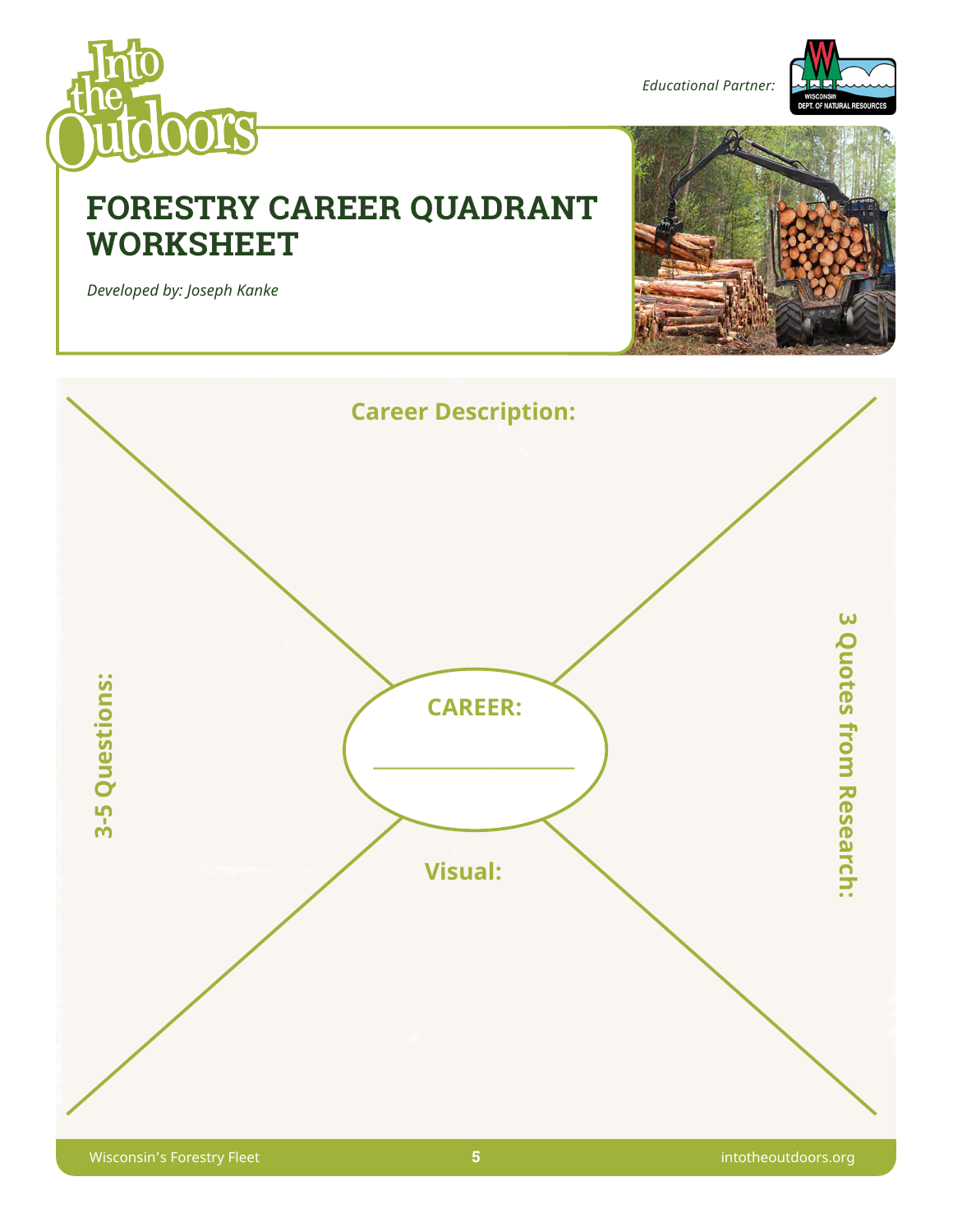



### *The following National Common Core Standards can be met teaching;*  **WISCONSIN'S FORESTRY FLEET**

### **5TH GRADE:**

| <b>CCSS.ELA-LITERACY.RI.5.1</b> | Quote accurately from a text when explaining what the text says explicitly and when drawing inferences<br>from the text.                                                                                                  |
|---------------------------------|---------------------------------------------------------------------------------------------------------------------------------------------------------------------------------------------------------------------------|
| CCSS.ELA-LITERACY.RI.5.9        | Integrate information from several texts on the same topic in order to write or speak about the subject<br>knowledgeably.                                                                                                 |
| CCSS.ELA-LITERACY.RF.5.4.A      | Read grade-level text with purpose and understanding.                                                                                                                                                                     |
| CCSS.ELA-LITERACY.W.5.2         | Write informative/explanatory texts to examine a topic and convey ideas and information clearly.                                                                                                                          |
| CCSS.ELA-LITERACY.W.5.4         | Produce clear and coherent writing in which the development and organization are appropriate to<br>task, purpose, and audience.                                                                                           |
| <b>CCSS.ELA-LITERACY.SL.5.1</b> | Engage effectively in a range of collaborative discussions (one-on-one, in groups, and teacher-led)<br>with diverse partners on grade 5 topics and texts, building on others' ideas and expressing their own<br>clearly.  |
| <b>CCSS.ELA-LITERACY.SL.5.4</b> | Report on a topic or text or present an opinion, sequencing ideas logically and using appropriate facts<br>and relevant, descriptive details to support main ideas or themes; speak clearly at an understandable<br>pace. |
| <b>CCSS.ELA-LITERACY.SL.5.5</b> | Include multimedia components (e.g., graphics, sound) and visual displays in presentations when<br>appropriate to enhance the development of main ideas or themes.                                                        |
|                                 |                                                                                                                                                                                                                           |
| <b>6TH GRADE:</b>               |                                                                                                                                                                                                                           |
| CCSS.ELA-LITERACY.RI.6.1        | Cite textual evidence to support analysis of what the text says explicitly as well as inferences drawn<br>from the text.                                                                                                  |
| CCSS.ELA-LITERACY.RI.6.2        | Determine a central idea of a text and how it is conveyed through particular details; provide a summary<br>of the text distinct from personal opinions or judgments.                                                      |
| CCSS.ELA-LITERACY.RI.6.7        | Integrate information presented in different media or formats (e.g., visually, quantitatively) as well as<br>in words to develop a coherent understanding of a topic or issue.                                            |
| <b>CCSS.ELA-LITERACY.W.6.2</b>  | Write informative/explanatory texts to examine a topic and convey ideas, concepts, and information<br>through the selection, organization, and analysis of relevant content.                                              |
| CCSS.ELA-LITERACY.W.6.4         | Produce clear and coherent writing in which the development, organization, and style are appropriate<br>to task, purpose, and audience.                                                                                   |
| CCSS.ELA-LITERACY.W.6.7         | Conduct short research projects to answer a question, drawing on several sources and refocusing the<br>inquiry when appropriate.                                                                                          |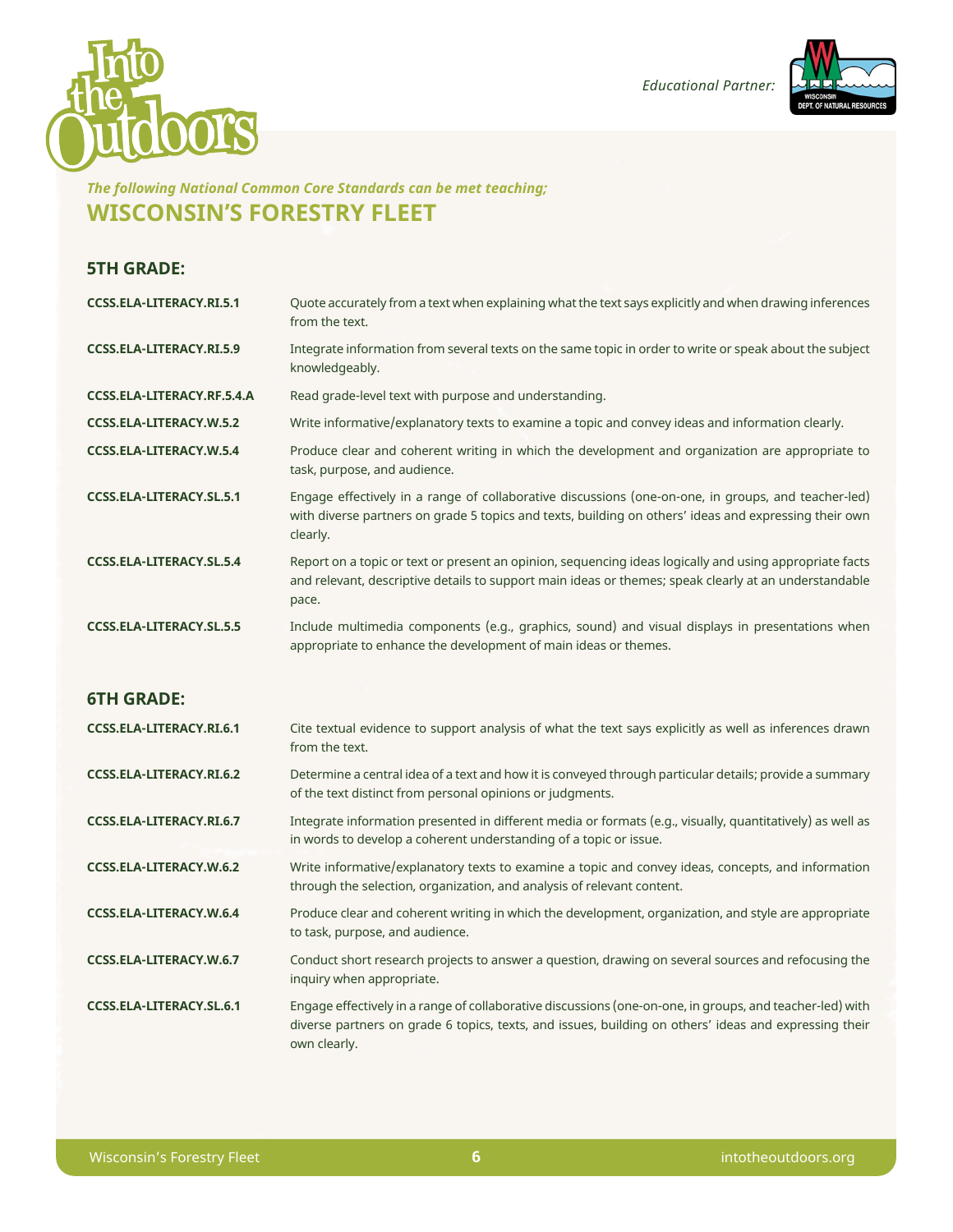



| <b>CCSS.ELA-LITERACY.SL.6.2</b> | Interpret information presented in diverse media and formats (e.g., visually, quantitatively, orally) and<br>explain how it contributes to a topic, text, or issue under study.                                                   |
|---------------------------------|-----------------------------------------------------------------------------------------------------------------------------------------------------------------------------------------------------------------------------------|
| <b>CCSS.ELA-LITERACY.SL.6.4</b> | Present claims and findings, sequencing ideas logically and using pertinent descriptions, facts, and<br>details to accentuate main ideas or themes; use appropriate eye contact, adequate volume, and clear<br>pronunciation.     |
| <b>7TH GRADE:</b>               |                                                                                                                                                                                                                                   |
| CCSS.ELA-LITERACY.RL.7.1        | Cite several pieces of textual evidence to support analysis of what the text says explicitly as well as<br>inferences drawn from the text.                                                                                        |
| CCSS.ELA-LITERACY.RL.7.2        | Determine a theme or central idea of a text and analyze its development over the course of the text;<br>provide an objective summary of the text.                                                                                 |
| CCSS.ELA-LITERACY.W.7.2         | Write informative/explanatory texts to examine a topic and convey ideas, concepts, and information<br>through the selection, organization, and analysis of relevant content.                                                      |
| CCSS.ELA-LITERACY.W.7.7         | Conduct short research projects to answer a question, drawing on several sources and generating<br>additional related, focused questions for further research and investigation.                                                  |
| <b>CCSS.ELA-LITERACY.SL.7.1</b> | Engage effectively in a range of collaborative discussions (one-on-one, in groups, and teacher-led) with<br>diverse partners on grade 7 topics, texts, and issues, building on others' ideas and expressing their<br>own clearly. |
| CCSS.ELA-LITERACY.SL.7.4        | Present claims and findings, emphasizing salient points in a focused, coherent manner with pertinent<br>descriptions, facts, details, and examples; use appropriate eye contact, adequate volume, and clear<br>pronunciation.     |
| <b>CCSS.ELA-LITERACY.SL.7.5</b> | Include multimedia components and visual displays in presentations to clarify claims and findings and<br>emphasize salient points.                                                                                                |
| <b>8TH GRADE:</b>               |                                                                                                                                                                                                                                   |
| CCSS FLA.I ITERACY RT 8 1       | Cite the textual evidence that most strongly supports an analysis of what the text says evolicitly as well                                                                                                                        |

**CCSS.ELA-LITERACY.RI.8.1** Cite the textual evidence that most strongly supports an analysis of what the text says explicitly as well as inferences drawn from the text.

**CCSS.ELA-LITERACY.RI.8.2** Determine a central idea of a text and analyze its development over the course of the text, including its relationship to supporting ideas; provide an objective summary of the text.

**CCSS.ELA-LITERACY.W.8.2** Write informative/explanatory texts to examine a topic and convey ideas, concepts, and information through the selection, organization, and analysis of relevant content.

**CCSS.ELA-LITERACY.W.8.7** Conduct short research projects to answer a question (including a self-generated question), drawing on several sources and generating additional related, focused questions that allow for multiple avenues of exploration.

**CCSS.ELA-LITERACY.SL.8.1** Engage effectively in a range of collaborative discussions (one-on-one, in groups, and teacher-led) with diverse partners on grade 8 topics, texts, and issues, building on others' ideas and expressing their own clearly.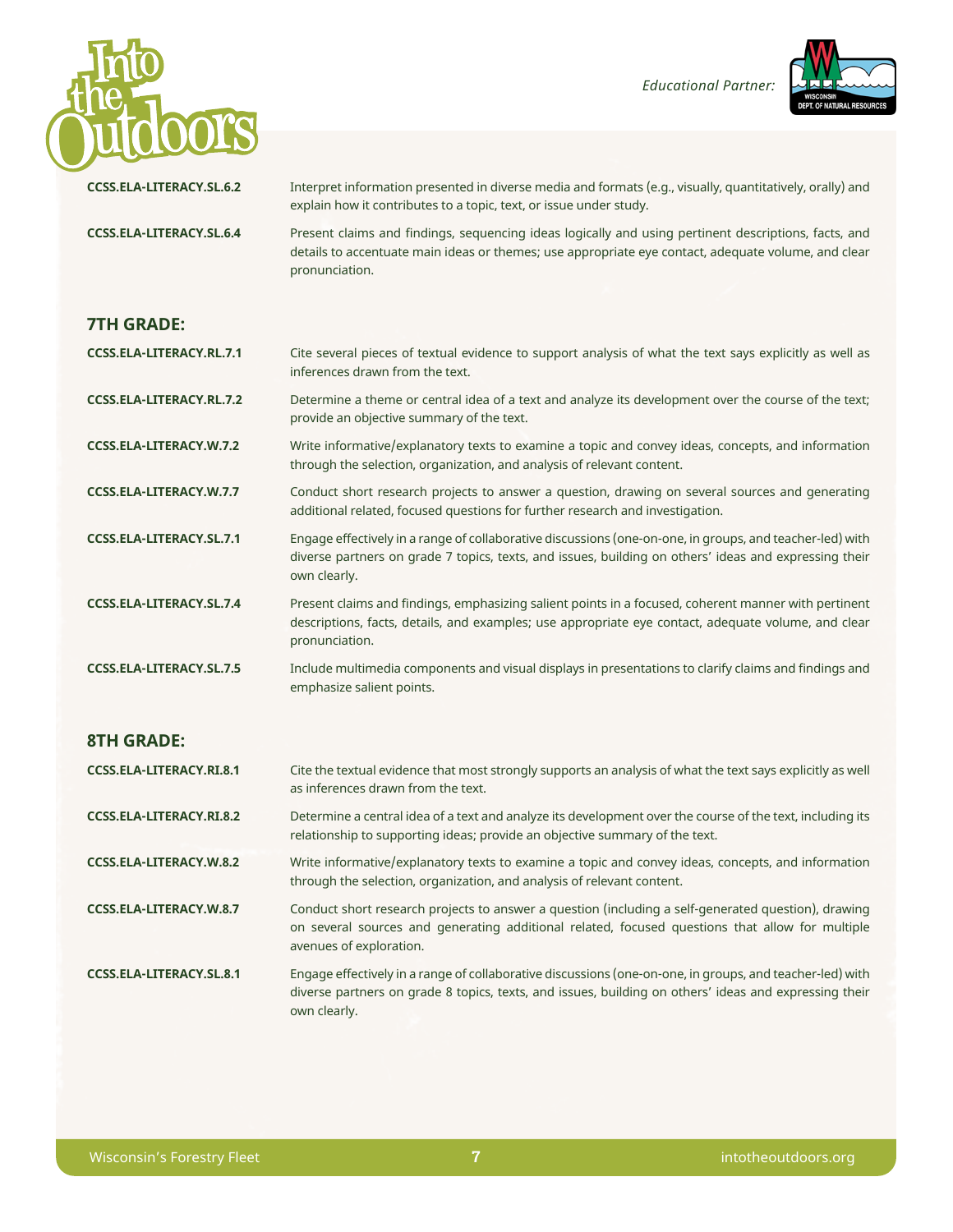



|                                 | evidence, sound valid reasoning, and well-chosen details, use appropriate eye contact, adequate<br>volume, and clear pronunciation.                                                                                                                                                                         |
|---------------------------------|-------------------------------------------------------------------------------------------------------------------------------------------------------------------------------------------------------------------------------------------------------------------------------------------------------------|
| <b>CCSS.ELA-LITERACY.SL.8.5</b> | Integrate multimedia and visual displays into presentations to clarify information, strengthen claims<br>and evidence, and add interest.                                                                                                                                                                    |
| <b>9TH-10TH GRADE:</b>          |                                                                                                                                                                                                                                                                                                             |
| CCSS.ELA-LITERACY.RI.9-10.1     | Cite strong and thorough textual evidence to support analysis of what the text says explicitly as well as<br>inferences drawn from the text.                                                                                                                                                                |
| CCSS.ELA-LITERACY.RI.9-10.2     | Determine a central idea of a text and analyze its development over the course of the text, including<br>how it emerges and is shaped and refined by specific details; provide an objective summary of the text.                                                                                            |
| CCSS.ELA-LITERACY.RI.9-10.7     | Analyze various accounts of a subject told in different mediums (e.g., a person's life story in both print<br>and multimedia), determining which details are emphasized in each account.                                                                                                                    |
| CCSS.ELA-LITERACY.W.9-10.2      | Write informative/explanatory texts to examine and convey complex ideas, concepts, and information<br>clearly and accurately through the effective selection, organization, and analysis of content.                                                                                                        |
| CCSS.ELA-LITERACY.W.9-10.4      | Produce clear and coherent writing in which the development, organization, and style are appropriate<br>to task, purpose, and audience.                                                                                                                                                                     |
| CCSS.ELA-LITERACY.W.9-10.7      | Conduct short as well as more sustained research projects to answer a question (including a self-<br>generated question) or solve a problem; narrow or broaden the inquiry when appropriate; synthesize<br>multiple sources on the subject, demonstrating understanding of the subject under investigation. |
| CCSS.ELA-LITERACY.SL.9-10.1     | Initiate and participate effectively in a range of collaborative discussions (one-on-one, in groups, and<br>teacher-led) with diverse partners on grades 9-10 topics, texts, and issues, building on others' ideas<br>and expressing their own clearly and persuasively.                                    |
| CCSS.ELA-LITERACY.SL.9-10.2     | Integrate multiple sources of information presented in diverse media or formats (e.g., visually,<br>quantitatively, orally) evaluating the credibility and accuracy of each source.                                                                                                                         |
| CCSS.ELA-LITERACY.SL.9-10.4     | Present information, findings, and supporting evidence clearly, concisely, and logically such that<br>listeners can follow the line of reasoning and the organization, development, substance, and style are<br>appropriate to purpose, audience, and task.                                                 |
| 11TH-12TH GRADE:                |                                                                                                                                                                                                                                                                                                             |
| CCSS.ELA-LITERACY.RI.11-12.1    | Cite strong and thorough textual evidence to support analysis of what the text says explicitly as well as<br>inferences drawn from the text, including determining where the text leaves matters uncertain.                                                                                                 |

**CCSS.ELA-LITERACY.SL.8.4** Present claims and findings, emphasizing salient points in a focused, coherent manner with relevant

evidence, sound valid reasoning, and well-chosen details; use appropriate eye contact, adequate

- **CCSS.ELA-LITERACY.RI.11-12.2** Determine two or more central ideas of a text and analyze their development over the course of the text, including how they interact and build on one another to provide a complex analysis; provide an objective summary of the text.
- **CCSS.ELA-LITERACY.RI.11-12.7** Integrate and evaluate multiple sources of information presented in different media or formats (e.g., visually, quantitatively) as well as in words in order to address a question or solve a problem.
- **CCSS.ELA-LITERACY.W.11-12.2** Write informative/explanatory texts to examine and convey complex ideas, concepts, and information clearly and accurately through the effective selection, organization, and analysis of content.